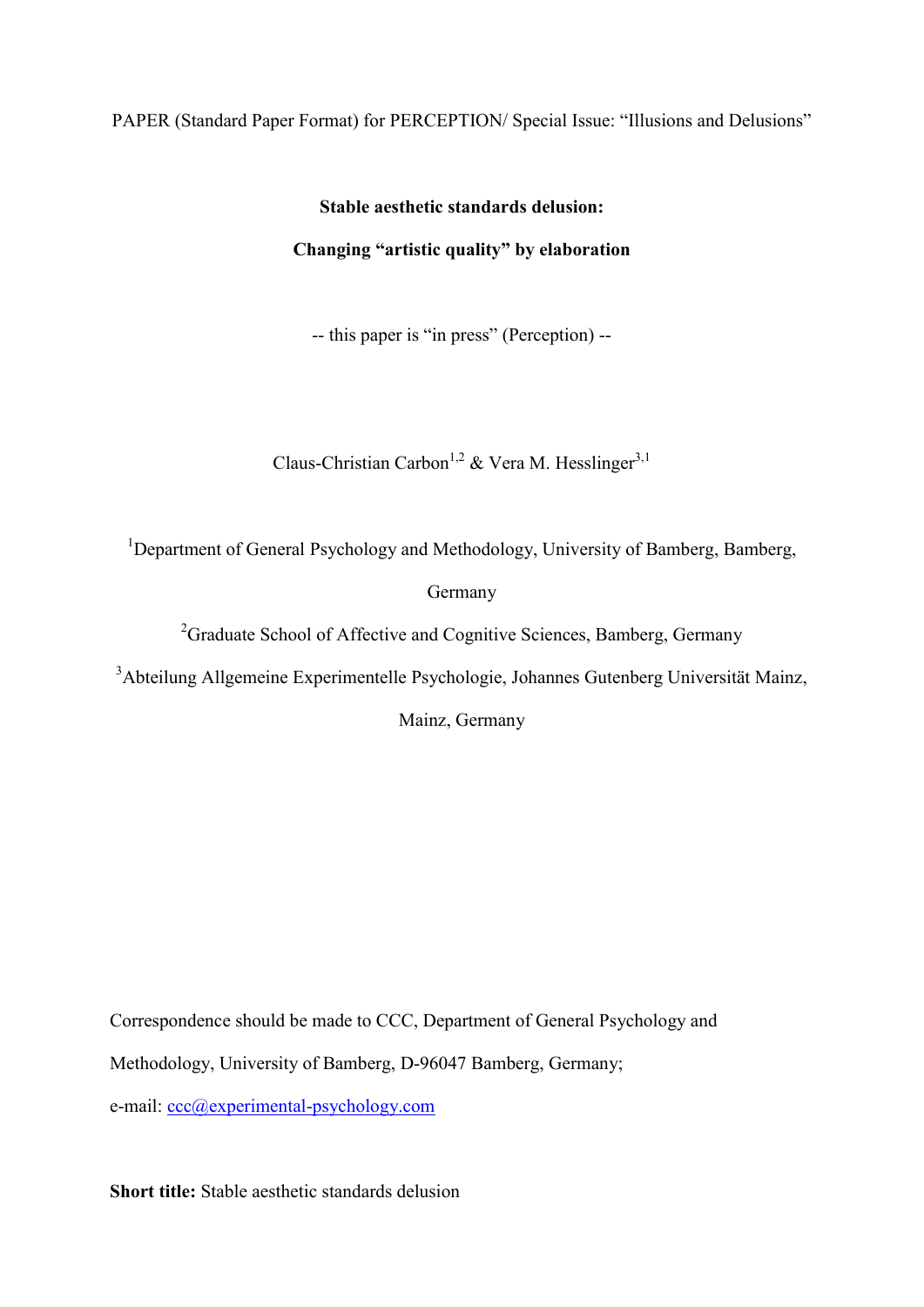#### **ABSTRACT (150 words; max 200 words)**

The present study challenges the notion that judgments of artistic quality are based on stable aesthetic standards. We propose that such standards are a delusion and that judgments of artistic quality are the combined result of exposure, elaboration and discourse. We ran two experiments using elaboration tasks based on the Repeated Evaluation Technique (RET) in which different versions of the Mona Lisa had to be elaborated deeply. During the initial task, either the version known from the Louvre or an alternative version owned by the Prado was elaborated; during the second task, both versions were elaborated in a comparative fashion. After both tasks, multiple blends of the two versions had to be evaluated concerning several aesthetic key variables. Judgments of artistic quality of the blends were significantly different depending on the initially elaborated version of the Mona Lisa indicating experience-based aesthetic processing, which contradicts the notion of stable aesthetic standards.

**Keywords:** aesthetics, delusion, visual arts, Mona Lisa, perceptual standards, beauty, artistic quality, familiarity, portrait, face, texture, shape, dynamics of aesthetic appreciation, liking

**Total number of words: 2690 (body text)**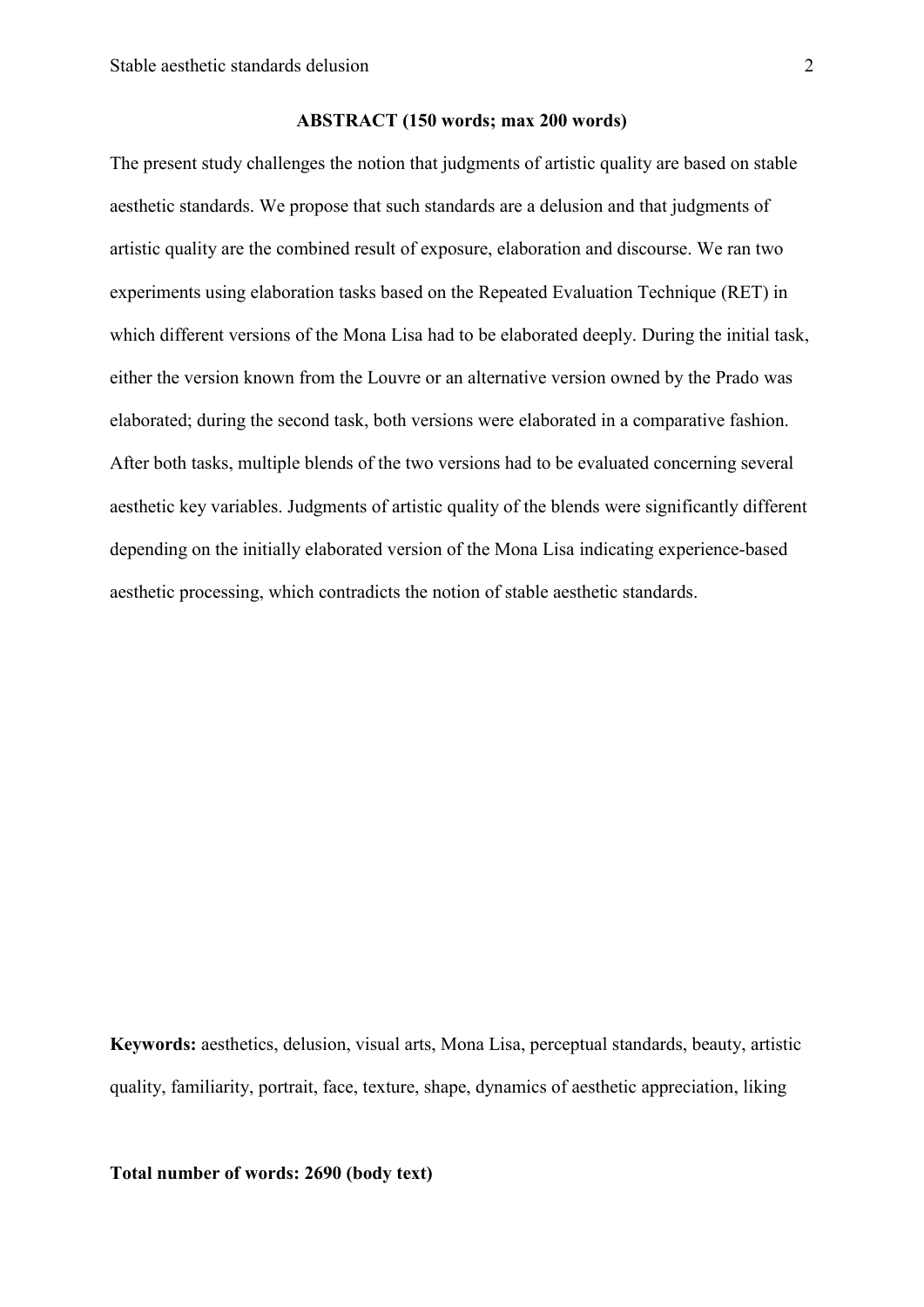# **Stable aesthetic standards delusion: Changing "artistic quality" by elaboration**

## **Introduction**

Visual or optical illusions are not only pleasurable to look at but they can serve as important phenomena in investigating visual processing and perception [\(see Gregory, 1997\)](#page-11-0). Triggering processes of low-, mid- as well as high-level vision they "play" with our visual and cognitive system (for further information and joyful illustrations of visual illusions, see [http://michaelbach.de/ot/,](http://michaelbach.de/ot/) [http://www.die-scheune.info/kategorie/katalog/optische](http://www.die-scheune.info/kategorie/katalog/optische-phanomene/)[phanomene/\)](http://www.die-scheune.info/kategorie/katalog/optische-phanomene/). The results of this can be astonishing and may yield some kind of "Aha" [\(cf.](#page-12-0)  ["Aesthetic Aha effect", Muth & Carbon, 2013\)](#page-12-0) in the perceiver (so it is no big surprise that many [strangely not all] people stand open-mouthed when encountering a hollow face and experiencing the perceptual flip for the first time). Importantly, the same processes that underlie our surprise in response to visual illusions are an integral part of the standard repertoire of everyday visual perception during which they will, however, usually go unnoticed.

 While a great variety of visual illusions are well researched and documented, there are certain illusions or delusions<sup>1</sup> based on more complex processes of high-level vision and cognition that have rarely been investigated so far. One of these is the delusion of stable aesthetic standards on which we will focus in the following.

#### *The delusion of stable aesthetic standards*

<u>.</u>

A key assumption of everyday life aesthetics is that there are some specific standards defining the aesthetic and artistic quality of an art object. According to this assumption, a high artistic

 $1$  With regards to the phenomenon of highly flexible instead of stable aesthetic standards which we present here, we will consistently speak of a "delusion" instead of an "illusion" as our results refer to a misconception rather than a misperception.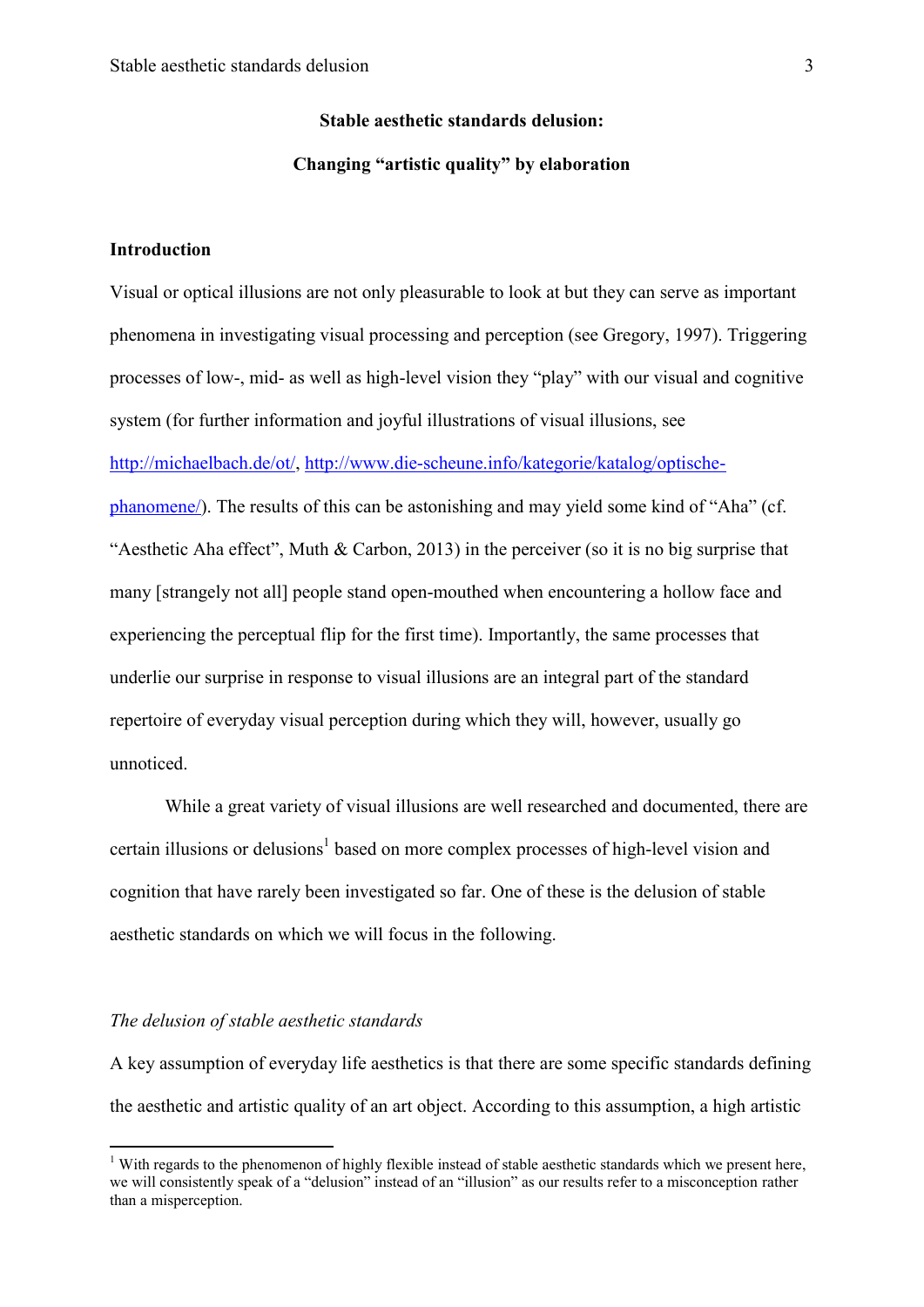#### Stable aesthetic standards delusion 4

quality will be ascribed to a given piece of art, if it meets these aesthetic standards, but the piece will be considered as being of poor artistic quality, if it does not meet them. As it is further supposed that these standards are rather stable (or not immediately changeable, at least), such a conception implies as well that artistic quality itself is stable and objectifiable.

 In empirical aesthetic research the notion of predefined standards is mirrored by object-centred approaches starting with Fechner's [\(1876\)](#page-11-1) experiments on the Golden Section. Alternative approaches, however, state that the aesthetic appeal of an object is not exclusively determined by its specific configuration and constitution but also by characteristics of different perceivers (recipients) and the way they interact with the object in different (environmental, semantic and historical) contexts, which further means that the aesthetic appeal of the object is neither entirely objectively definable nor necessarily stable.

 One important process that has been identified as a source of dynamic changes in the aesthetic appeal of objects is elaboration in terms of extended active [\(cf. Carbon & Leder,](#page-11-2)  [2005\)](#page-11-2) and/or deep processing (cf. [Craik & Lockhart, 1972;](#page-11-3) [Lockhart & Craik, 1990\)](#page-11-4): Besides increasing familiarity, which can already have a positive effect on the attitude towards the object [\(Zajonc, 1968\)](#page-12-1), elaboration yields deeper processing (cf. [Craik, 2002;](#page-11-5) [Craik &](#page-11-3)  [Lockhart, 1972\)](#page-11-3) and a better understanding by potentially enabling alternative access(es) to and new insights into the meaning of the object. As could be shown, such active, deep elaboration and the related new perceptual and experiential inputs are able to make an object more appealing to the perceiver [\(Carbon, 2011;](#page-11-6) [see also Repeated Evaluation Technique,](#page-11-2)  [Carbon & Leder, 2005\)](#page-11-2).

 Elaboration is even a key factor in triggering long-term cyclic changes in the aesthetic appreciation of design features (cf. Carbon, 2010, "cycle of preference" for curved vs straight car designs). As [Martindale \(1990\)](#page-12-2) showed such (cyclic) changes are not limited to design but can also be found with regards to artistic style in the visual arts. And a recent psychological study suggests that evaluations of artistic quality are even so fragile that they can easily be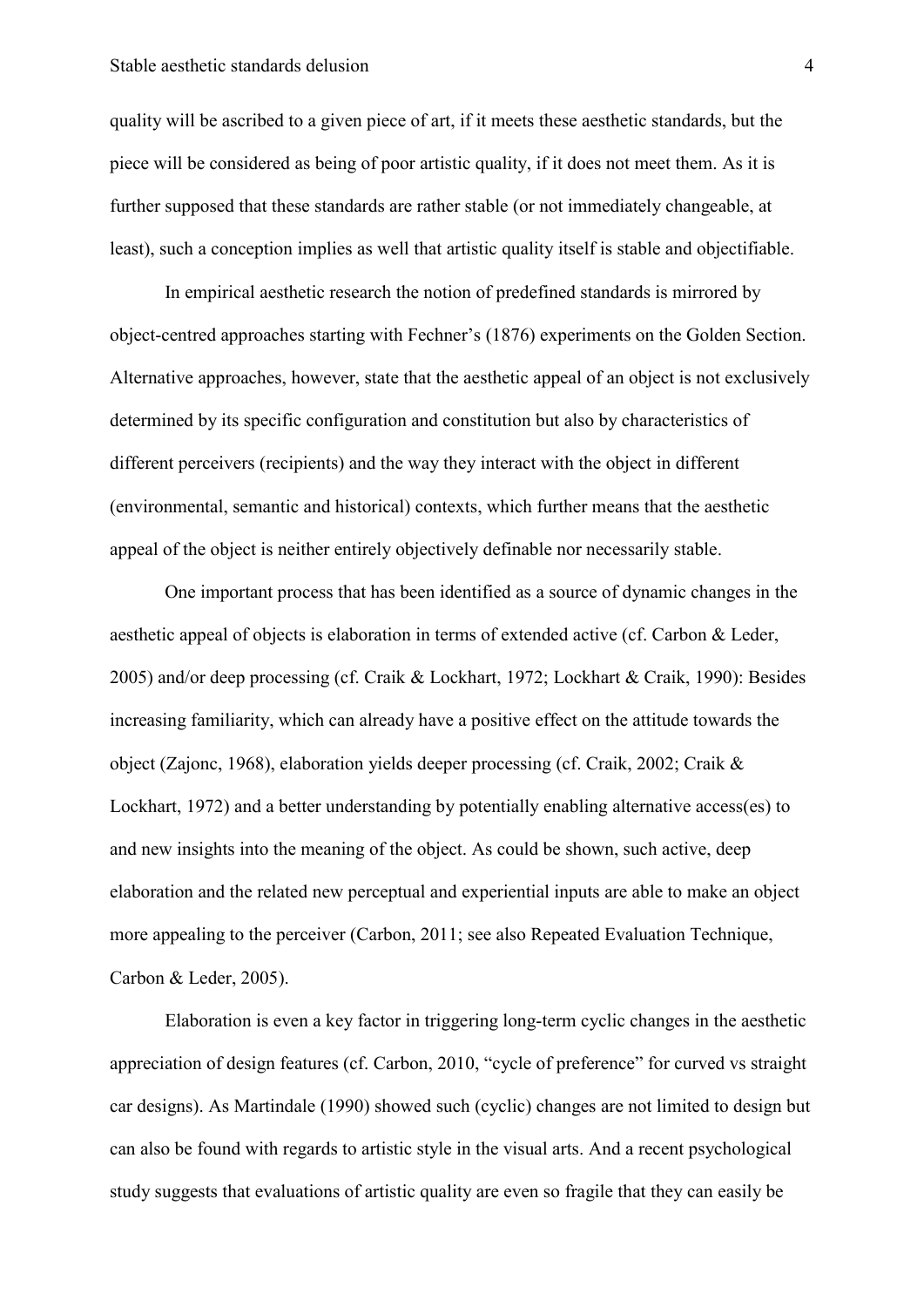corrupted by authenticity information [\(Wolz & Carbon, in press\)](#page-12-3). Despite such results and the lessons to be learned from art history, it seems that the above mentioned assumption that outlasting standards define whether an artwork is or is not of high quality persists in the minds. In the following we provide further evidence for the delusive character of this assumption by demonstrating that even the aesthetic quality of a well-known artwork can be changed by means of relatively short periods of deep elaboration.

#### *The present study: The Mona Lisa and the delusion of stable aesthetic standards*

The *Mona Lisa* (1503 and later) by Leonardo da Vinci is highly appreciated by arts connoisseurs, experts and laymen. Since its early days, this Renaissance portrait of a young Italian female has been praised for its high artistic quality [\(see, for instance, Vasari,](#page-12-4)  [1568/2008\)](#page-12-4). The vividness of the sitter's expression and the luminosity of the depiction (though meanwhile reduced due to ageing of the varnish) attained by the subtle use of *sfumato*  [\(see also Elias & Cotte, 2008;](#page-11-7) [Ruhemann, 1961\)](#page-12-5), for instance, are characteristics referred to in order to confirm such appraisal. It can be said, in retrospect, that the Mona Lisa did indeed determine the direction of later developments of the Renaissance portrait genre [\(Zöllner &](#page-12-6)  [Nathan, 2011\)](#page-12-6), and over the centuries, the painting has become part of the collective memory and the canon of (Western) art in terms of an "ideal portrait".

 Representing some kind of gold standard of portrait art, the Mona Lisa is perfectly suited to be used as a litmus test of aesthetic standards and their stability, which we did in the present study. Our rationale was as follows: If the artistic quality ascribed to the Mona Lisa and the aesthetic standards on the basis of which this quality is defined were objective and stable, evaluations of the artistic quality would not be easy to modify. If, conversely, it was possible to change evaluations of the artistic quality with little effort, this would question the objectivity and stability of the artistic quality and related aesthetic standards.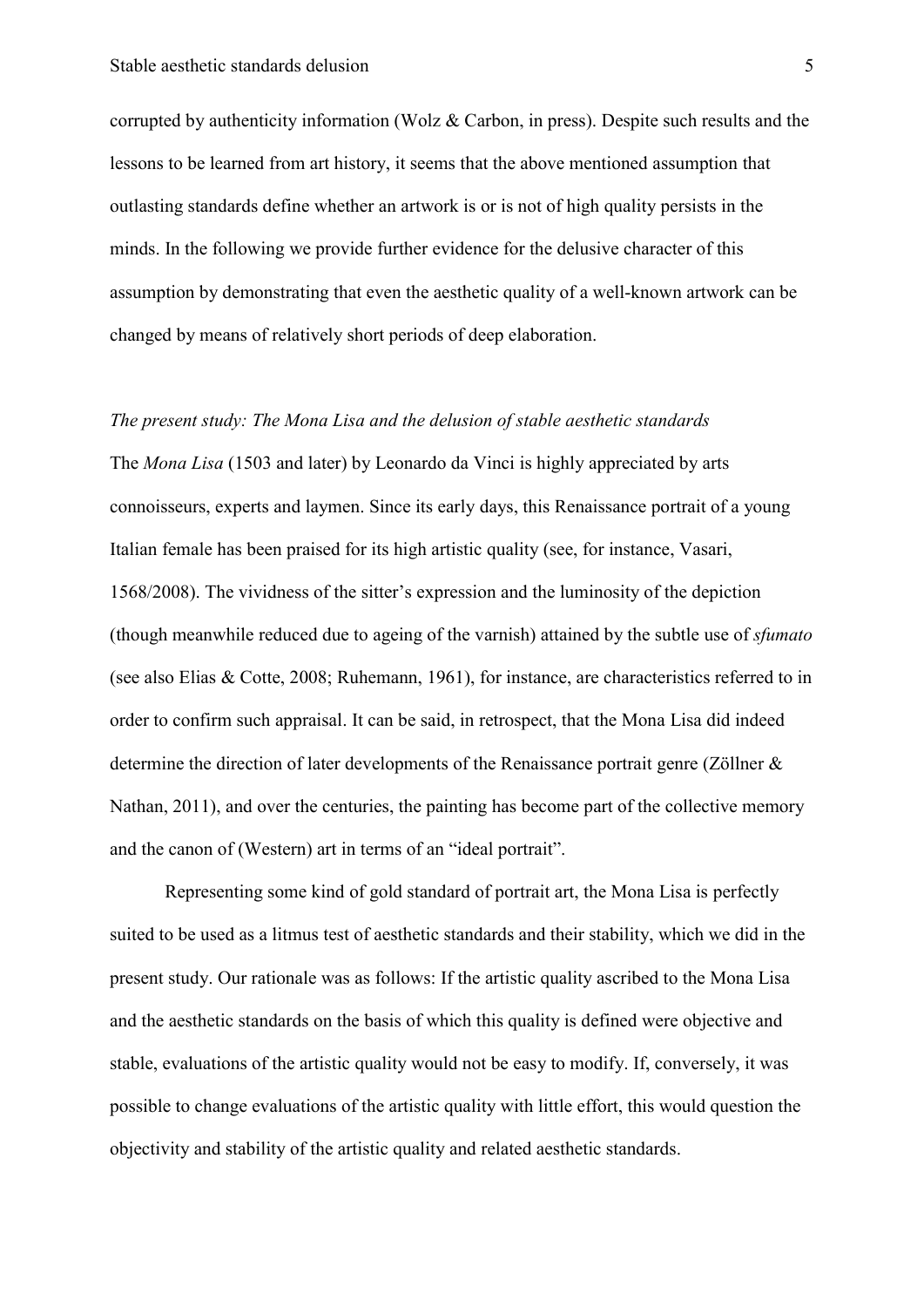#### **Method**

In line with our rationale, we ran two experiments testing whether recently experienced, perceptual inputs that are actively and deeply elaborated on are capable of substantially altering evaluations of the artistic quality of the Mona Lisa.

## *Participants*

Thirty-one persons (*Mage* = 21.4 yrs; *SDage* = 2.7; 27 female) participated in Experiment 1, and thirty-one different persons ( $M_{\text{age}} = 21.4$  yrs;  $SD_{\text{age}} = 4.6$ ; 27 female) participated in Experiment 2. For each experiment, participants were randomly assigned to the experimental conditions (Experiment 1: Louvre initial  $n = 15$ ; Prado initial  $n = 16$ ; Experiment 2: Louvre initial  $n = 13$ ; Prado initial  $n = 18$ ). All participants had normal or corrected-to-normal vision (assessed by a standard Snellen eye chart test) and normal colour vision (assessed by a short version of the Ishihara colour test). They were mostly undergraduate students from the University of Bamberg, Germany, who received course credit points for their participation. The participants had no specific training in the arts and were naïve to the purpose of this experiment.

## *Apparatus and Stimuli*

The experiments were programmed and controlled using SR Experiment Builder™ running on a Windows PC with a screen resolution of 1600 x 900 pixels. The stimuli were the same for Experiment 1 and Experiment 2. We used two different versions of the "Mona Lisa" (aka "La Gioconda"), both painted at the beginning of the  $16<sup>th</sup>$  century: The world-famous version that is exhibited in the Louvre museum in Paris (Figure 1, top left image) and a distinct version owned by the Prado museum in Madrid (Figure 1, bottom right image). This alternative version is a little-known copy of the Louvre version. Most probably, it also stems from Leonardo's studio (though he did not make it himself) and might have been painted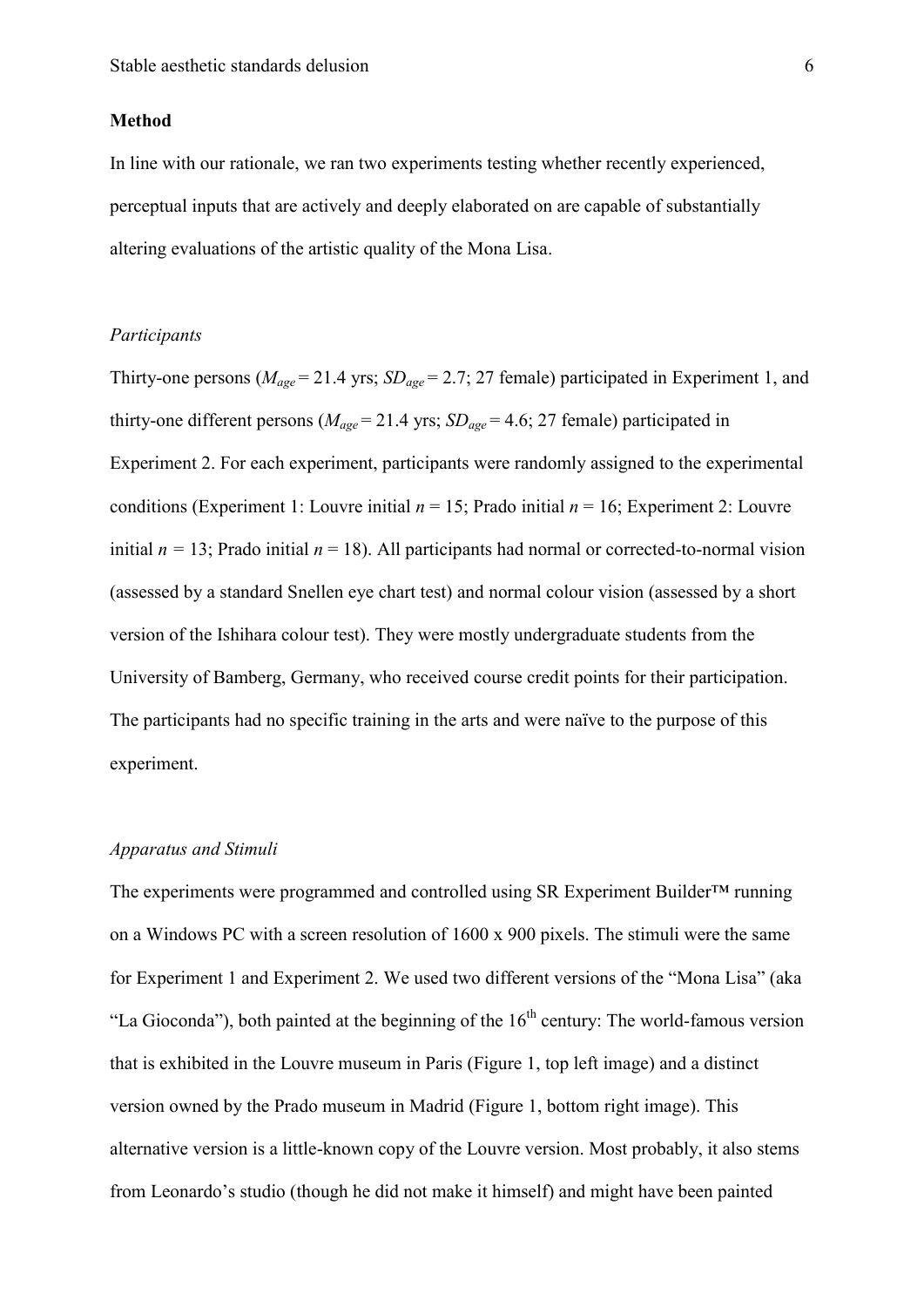simultaneously to the famous original. The two versions are highly similar concerning their composition but differ slightly in perspective [\(Carbon & Hesslinger, 2013\)](#page-11-8) and show obvious differences in texture and colorization: It is assumed that both versions originally shared the same colour spectrum; due to the yellowed varnish, however, the Louvre version now looks much darker than the restored Prado version with its brighter, blueish colours (cf. Elias  $\&$ [Cotte, 2008;](#page-11-7) [Zöllner & Nathan, 2011\)](#page-12-6). Higher resolution images of the two paintings can be retrieved from [Carbon and Hesslinger \(2013\)](#page-11-8) or from the Perception homepage at [http://www.perceptionweb.com/perception/misc/p7524/p7524-f1.pdf.](http://www.perceptionweb.com/perception/misc/p7524/p7524-f1.pdf)

In addition to the Louvre and the Prado versions, we utilized 49 blends of them that we generated via a combination of morphing (7 intermediate texture levels) and warping (7 intermediate shape levels) following the schema shown in Figure 3. The blends were realized through FantaMorph™ Deluxe with linear transitions between the two paintings: While the warping procedure only blends shape aspects, the morphing procedure exclusively blends texture aspects. We adjusted all the resulting 2+49 stimuli to a size of  $421 \times 684$  pixels yielding visual angles of 8.0° width and 13.0° height when participants, as advised, had a distance of approx. 65 cm from the screen.

[ insert Figure 1 about here ]

#### *Procedure*

The whole procedure of each experiment took about 30 minutes and comprised four phases (see Figure 2): (1) initial single elaboration task, (2) test phase  $1/T1$ , (3) comparative elaboration task, and (4) test phase 2/T2. Both elaboration tasks are based on the elaboration procedure of the Repeated Evaluation Technique [\(RET; Carbon & Leder, 2005\)](#page-11-2).

(1) For the initial single elaboration task, the participants were exposed to either the Louvre version (condition *Louvre initial*) or the Prado version (condition *Prado initial*) of the Mona Lisa for ten minutes. They were asked to answer multiple questions concerning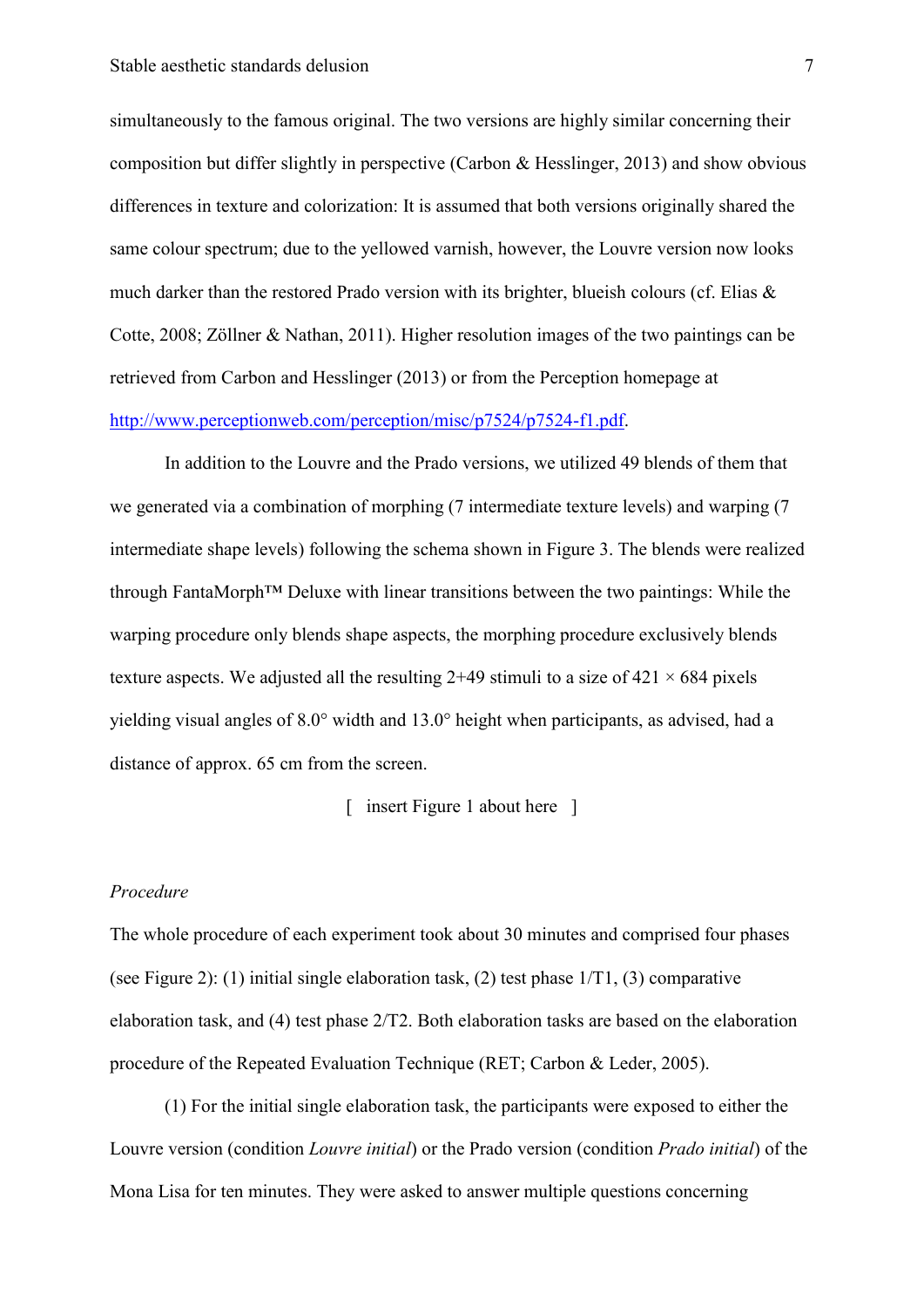different attributes of the presented portrait, which should initiate a thorough elaboration of the stimulus (e.g. "What is the colour composition like? Please describe in detail!", "What might the portrayed person think?", "What can you see in the background?"). They were not provided with any further information concerning the painting or its provenance.

 (2) In test phase 1/T1, the participants evaluated the 49 different blends of the Louvre version and the Prado version with regard to two variables. The 49 blends were presented one by one and in randomized order in the course of two iteration loops (first round = Variable A, second round = Variable B; the order of the variables was the same for all participants). In Experiment 1, the variables asked for were *artistic quality* (A) and *personal liking* (B). In Experiment 2, the variables asked for were *familiarity* (A) and *similarity to the Mona Lisa exhibited in the Louvre* (B)*.* For each variable, the participants evaluated the blends using a scale ranging from 1 ("very low") to 7 ("very high"). The evaluation of the more or less Louvre- and Prado-like blends with regard to different variables allowed for assessing the specific impact of the initial single elaboration task and the comparative elaboration task, respectively.

(3) For the comparative elaboration task, the participants were exposed to the Louvre and the Prado versions of the Mona Lisa presented next to each other. They were asked to compare the two portraits in detail by answering multiple questions concerning different attributes of them, which should trigger the elaboration of similarities and differences between the paintings (e.g., "How similar are the two persons depicted in the two portrait? Please compare them to each other!, "Where was the resepective model of each portrait sitting? Please describe!"). Again, they were not provided with any further information concerning the paintings or their provenances.

(4) In Test phase 2/T2, the participants had to evaluate all blends for a second time concerning the variables already asked for in test phase 1. T2 thus served as a retest of T1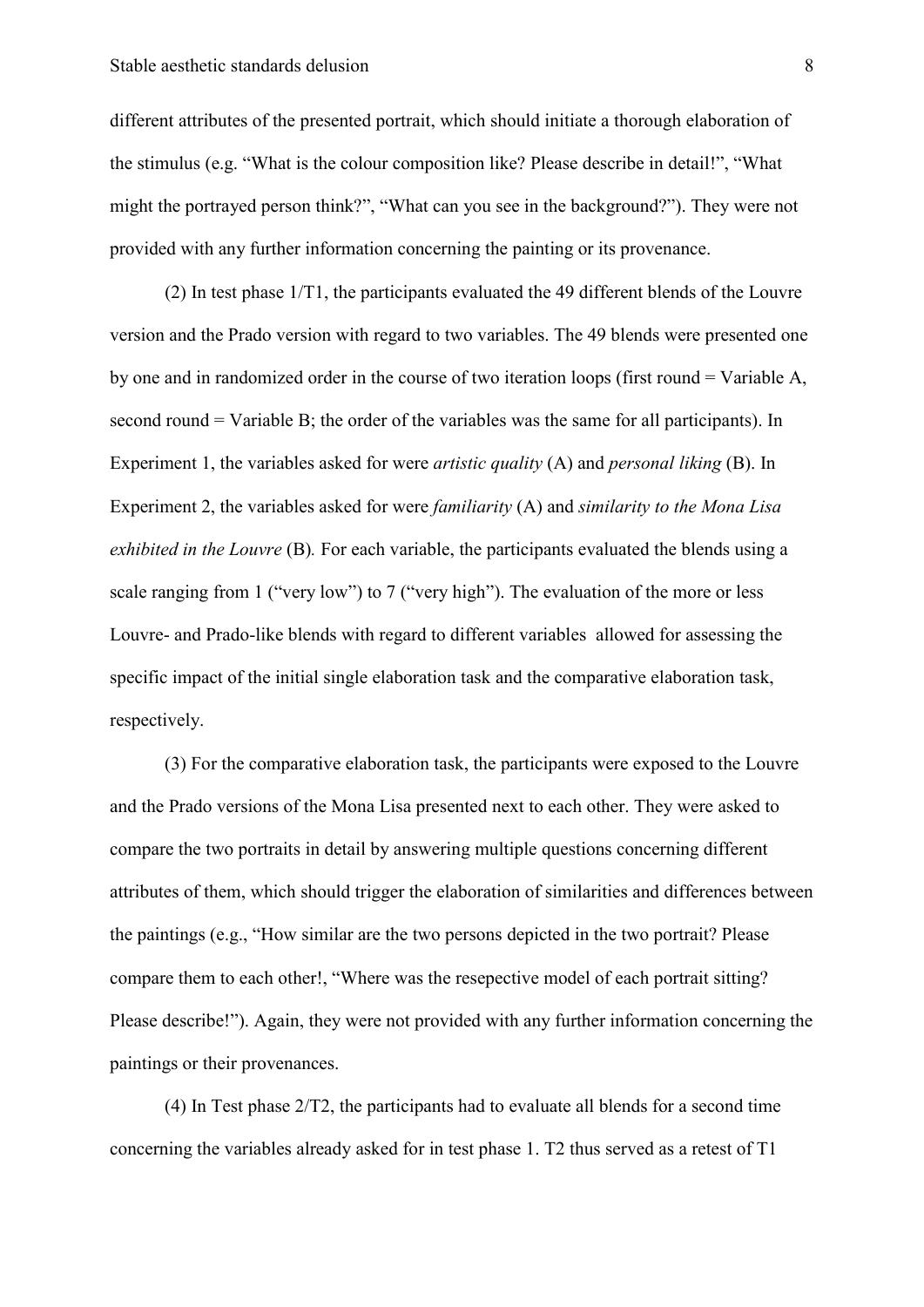allowing for investigating which influence the comparative elaboration of the Louvre and the Prado versions had on the evaluation of their blends.

## **Results and Discussion**

As our results show, the participants differentiated between the different blends mainly on the basis of variations in texture, but not shape, which is not very surprising as the two versions of the Mona Lisa, out of which the blends were generated, are very different with regard to the texture dimension while looking very similar with regard to shape. So, in the following, we will focus on the main results concerning the texture dimension.

 The *similarity* ratings made by the participants in both conditions were nearly linearly related to the mathematical similarity of the different morphing levels (see Figure 3; only main effects of texture were found after the initial elaboration:  $F(6,174) = 40.45$ ,  $p < .0001$ ,  $\eta_p^2 = .582$ , and after the comparative elaboration:  $F(6,174) = 83.99$ ,  $p < .0001$ ,  $\eta_p^2 = .743$ ): Blends that were in fact more Louvre-like were also rated as being more similar to the original Mona Lisa. This relation was not affected by elaboration.

 In accordance with previously reported findings (e.g., [Carbon & Leder, 2005;](#page-11-2) [Faerber,](#page-11-9)  [Leder, Gerger, & Carbon, 2010\)](#page-11-9), elaboration had a significant impact on the aesthetic appreciation in terms of *personal liking*, which was reflected by specific liking patterns depending on the initially elaborated version of the Mona Lisa (significant interaction between initial elaboration and texture for T1/after initial elaboration task: *F*(6,174) = 3.86, *p* = .0012,  $η<sub>p</sub><sup>2</sup>$  = .117; for T2/after comparative elaboration task: *F*(6,174) = 5.62, *p* < .0001,  $η<sub>p</sub><sup>2</sup>$  $= .162$ ).

## [ insert Figure 3 about here ]

Participants who had initially elaborated the Louvre version showed higher liking with increasing similarity of the blends to the Louvre version. Participants who had initially elaborated the Prado version, in contrast, did not show clear preferences, neither for more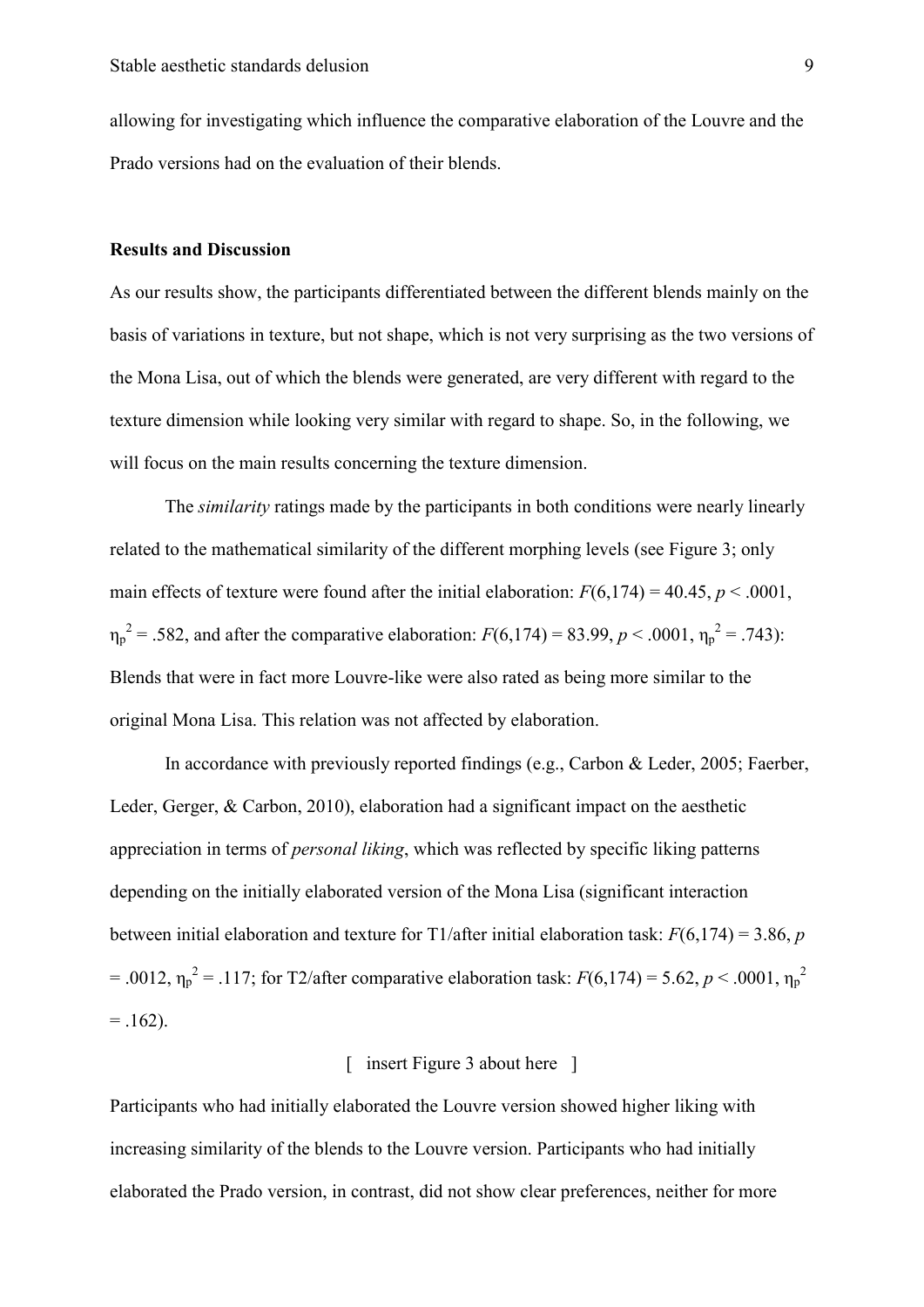Louvre-like nor for more Prado-like blends. So, initial elaboration of the Prado as compared to the Louvre version lead to more equalized liking for different blends. One might also interpret this as the preference for the famous original being cut off after the deep processing of a "competing" version. Most interestingly, the elaboration tasks also had significant effects on the evaluation of the *artistic quality*: Participants who had actively elaborated the well known Louvre version during the initial single elaboration task evaluated the artistic quality the higher the more similar a blend was to the Louvre version, but essentially, participants who had elaborated the Prado version during the initial task rated blends that were more similar to the Prado version as being of higher artistic quality (interaction between initial elaboration and texture level,  $F(6,174) = 4.03$ ,  $p = .0008$ ,  $\eta_p^2 = .122$ ). This means, the two groups showed converse evaluation patterns. Importantly, the subsequent comparative elaboration of the Prado and the Louvre versions side by side did attenuate but not completely "reset" the ratings of the participants who had initially elaborated the Prado version. They kept on clearly deviating from the ratings of the participants who had initially elaborated the Louvre version and who still ascribed higher artistic quality to the more Louvre-like blends (interaction between initial elaboration and texture level,  $F(6,174) = 5.15, p < .0001, \eta_p^2 =$ .151). This result is contrary to the idea that artistic quality is determined by stable aesthetic standards. If this actually was the case, the participants' ratings should have been made independent of the initial elaboration task. On average, the participants—also those who had elaborated the Prado version—should have ascribed higher artistic quality to blends being more similar to the Louvre's Mona Lisa which is commonly considered being kind of an ideal portrait and having high artistic quality. But precisely this did not happen, not even after the comparative elaboration task during which both the original and the (seemingly lower-quality) copy could be inspected next to each other—though the more Louvre-like blends were now rated as maximally familiar also by participants who had initially elaborated the Prado version.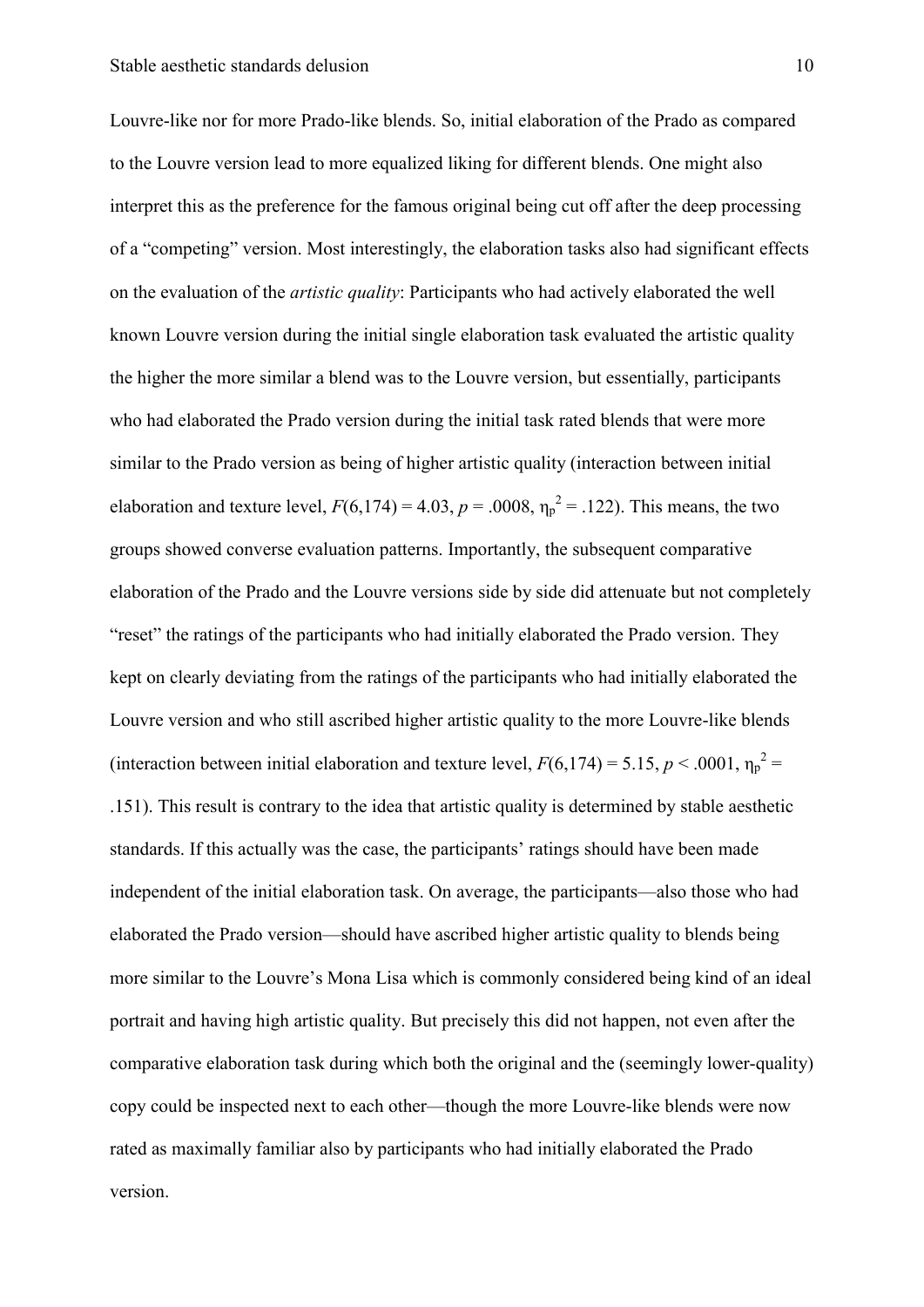## **Conclusion**

Our results underline the delusive character of assumptions of stable aesthetic standards. When assessing the artistic quality of artworks we do in fact not refer to standards "written in stone" but to the combined result of exposure, elaboration and discourse. Here we showed how these processes impact evaluations on the micro-level, in the individual perceivers' minds. On the macro-level we find parallel processes such as cultural discourse determining aesthetic canons. Knowing the underlying cognitive processes enables us to cast off (probably decrepit) standards and contributes to gaining a more detached, unprejudiced access to aesthetics and the arts.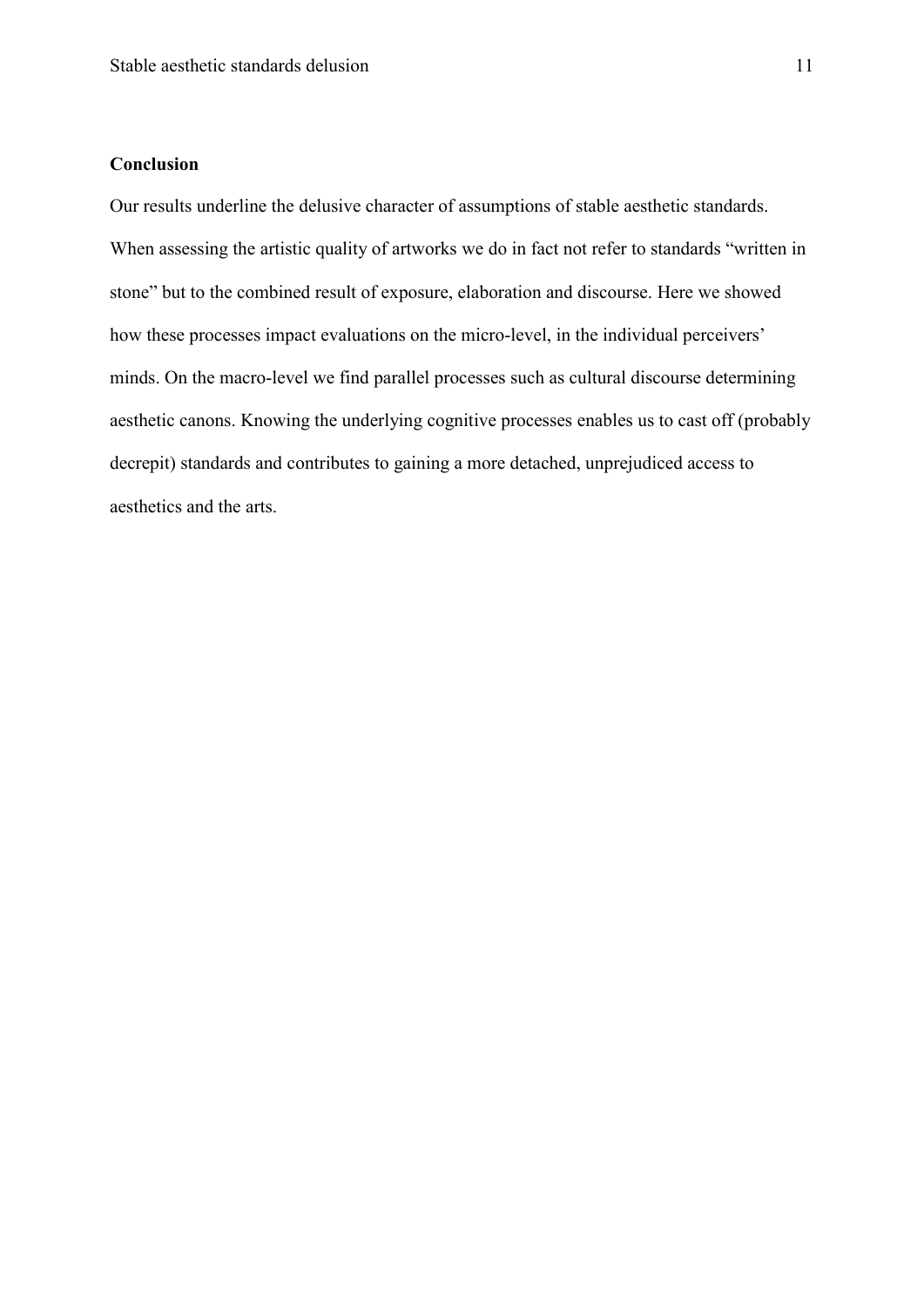#### **REFERENCES**

- <span id="page-11-6"></span>Carbon, C. C. (2011). Cognitive mechanisms for explaining dynamics of aesthetic appreciation. *i-Perception, 2*, 708-719. doi: 10.1068/i0463aap
- <span id="page-11-8"></span>Carbon, C. C., & Hesslinger, V. M. (2013). Da Vinci's Mona Lisa entering the next dimension. *Perception, 42*(8), 887-893. doi: 10.1068/p7524
- <span id="page-11-2"></span>Carbon, C. C., & Leder, H. (2005). The Repeated Evaluation Technique (RET): A method to capture dynamic effects of innovativeness and attractiveness. *Applied Cognitive Psychology, 19*(5), 587-601. doi: 10.1002/acp.1098
- <span id="page-11-5"></span>Craik, F. I. M. (2002). Levels of processing: Past, present ... and future? *Memory, 10*(5-6), 305-318. doi: 10.1080/09658210244000135
- <span id="page-11-3"></span>Craik, F. I. M., & Lockhart, R. S. (1972). Levels of processing: A framework for memory research. *Journal of Verbal Learning and Verbal Behavior, 11*(6), 671-684. doi: 10.1016/S0022-5371(72)80001-X
- <span id="page-11-7"></span>Elias, M., & Cotte, P. (2008). Multispectral camera and radiative transfer equation used to depict Leonardo's sfumato in Mona Lisa. *Applied Optics, 47*(12), 2146-2154. doi: 10.1364/AO.47.002146
- <span id="page-11-9"></span>Faerber, S. J., Leder, H., Gerger, G., & Carbon, C. C. (2010). Priming semantic concepts affects the dynamics of aesthetic appreciation. *Acta Psychologica, 135*(2), 191-200. doi: 10.1016/j.actpsy.2010.06.006
- <span id="page-11-1"></span>Fechner, G. T. (1876). *Vorschule der Ästhetik [Introduction to Aesthetics]*. Leipzig: Breitkopf & Härtel.
- <span id="page-11-0"></span>Gregory, R. L. (1997). Knowledge in perception and illusion. *Philosophical Transactions of the Royal Society of London Series B-Biological Sciences, 352*(1358), 1121-1127. doi: 10.1098/rstb.1997.0095
- <span id="page-11-4"></span>Lockhart, R. S., & Craik, F. I. M. (1990). Levels of processing: a retrospective commentary on a framework for memory research. *Canadian Journal of Psychology, 44*, 87-122.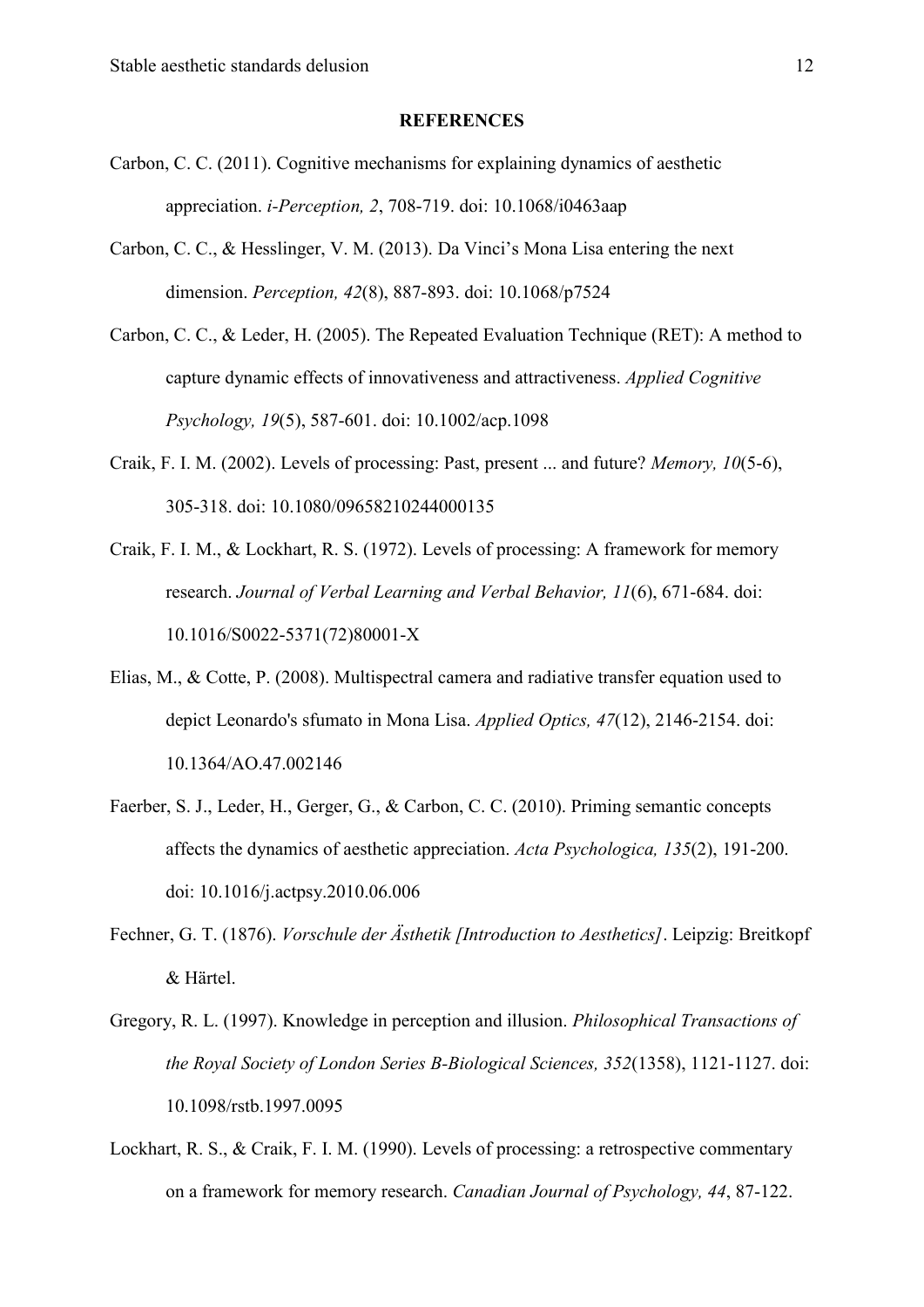- <span id="page-12-2"></span>Martindale, C. (1990). *The clockwork muse: The predictability of artistic change*. New York: Basic.
- <span id="page-12-0"></span>Muth, C., & Carbon, C. C. (2013). The Aesthetic Aha: On the pleasure of having insights into Gestalt. *Acta Psychologica, 144*(1), 25-30. doi: 10.1016/j.actpsy.2013.05.001
- <span id="page-12-5"></span>Ruhemann, H. (1961). Leonardo's use of sfumato. *British Journal of Aesthetics, 1*(4), 231- 237. doi: 10.1093/bjaesthetics/1.4.231
- <span id="page-12-4"></span>Vasari, G. (1568/2008). *The lives of the artists [translated with an introduction and notes by Julia Conaway Bondanella and Peter Bondanella]*. New York: Oxford University Press.
- <span id="page-12-3"></span>Wolz, S., & Carbon, C. C. (in press). What's wrong with an artfake? Cognitive and emotional variables influenced by authenticity information of artworks. *Leonardo*.
- <span id="page-12-1"></span>Zajonc, R. B. (1968). Attitudinal effects of mere exposure. *Journal of Personality and Social Psychology, 9*(2), 1-27. doi: 10.1037/h0025848
- <span id="page-12-6"></span>Zöllner, F., & Nathan, J. (2011). *Leonardo da Vinci: Sämtliche Gemälde und Zeichnungen [Leonardo da Vinci: The complete paintings and drawings]* (Vol. 2). Köln: Taschen.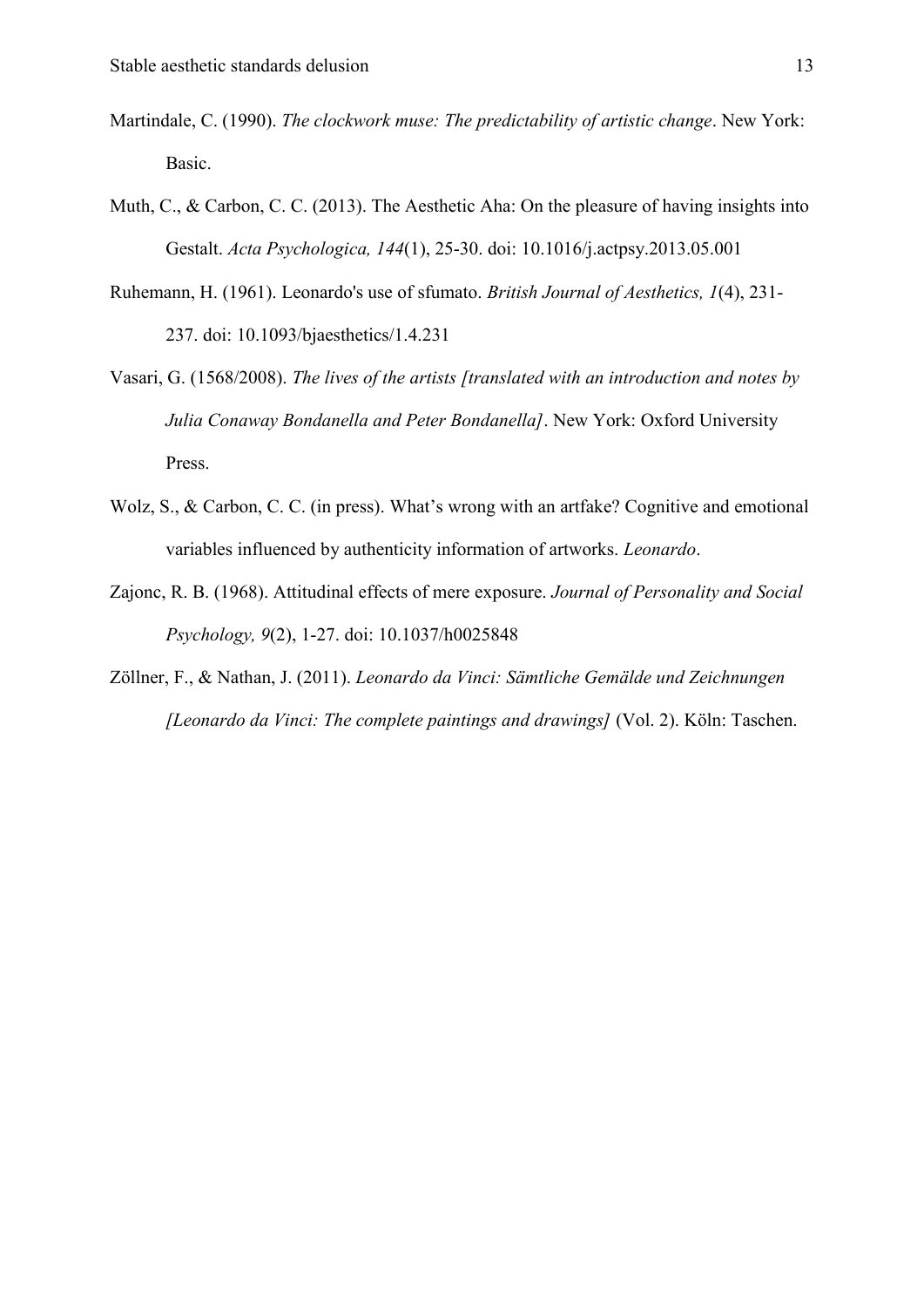# **AUTHORS' NOTE**

We would like to thank Michael Bach, Alan Gilchrist and an anonymous reviewer for their time and effort to improve a previous version of this manuscript and Nick Wade for editing this piece of research.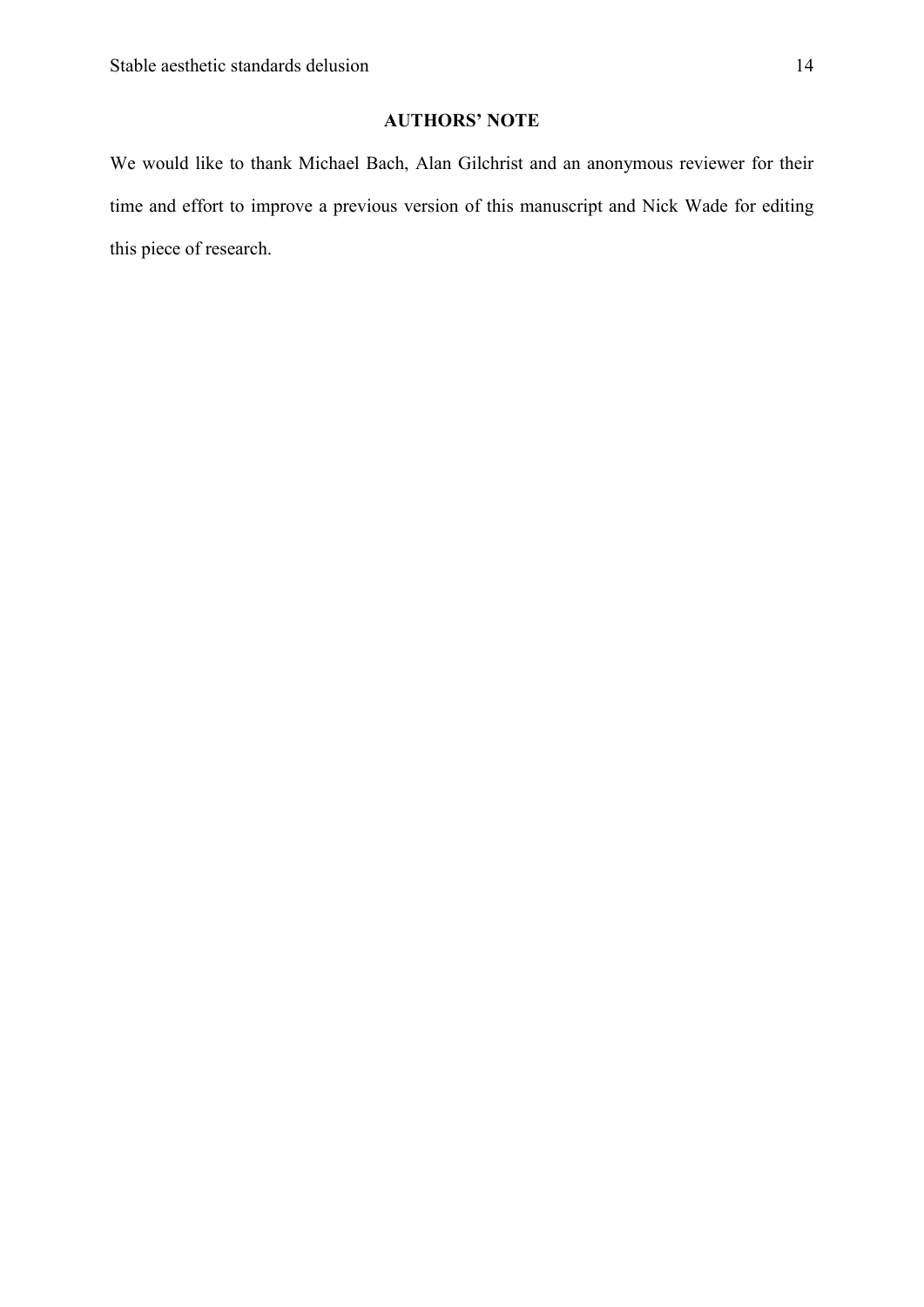### **FIGURES**

**Figure 1.** Illustration of the stimuli used: The Mona Lisa as exhibited in the Louvre museum/Paris is shown top left, and the widely unknown version owned by the Prado museum/Madrid is shown bottom right. Furthermore, the construction of 49 different blends of the Louvre and the Prado versions of the Mona Lisa is sketched. The blends were generated by fully crossing 7 levels of texture morphing and 7 levels of shape warping, the levels being 25%, 33%, 42%, 50%, 58%, 67%, 75% of the Louvre version's texture ("T") and shape ("S"), respectively. The item coding in the figure accordingly provides the amount of the Louvre version's texture and shape contained in the blend, e.g. "T075/S075" means that this blend has 75% texture and 75% shape aspects of the Louvre version (and, thus, 25% texture and 25% shape aspects of the Prado version).

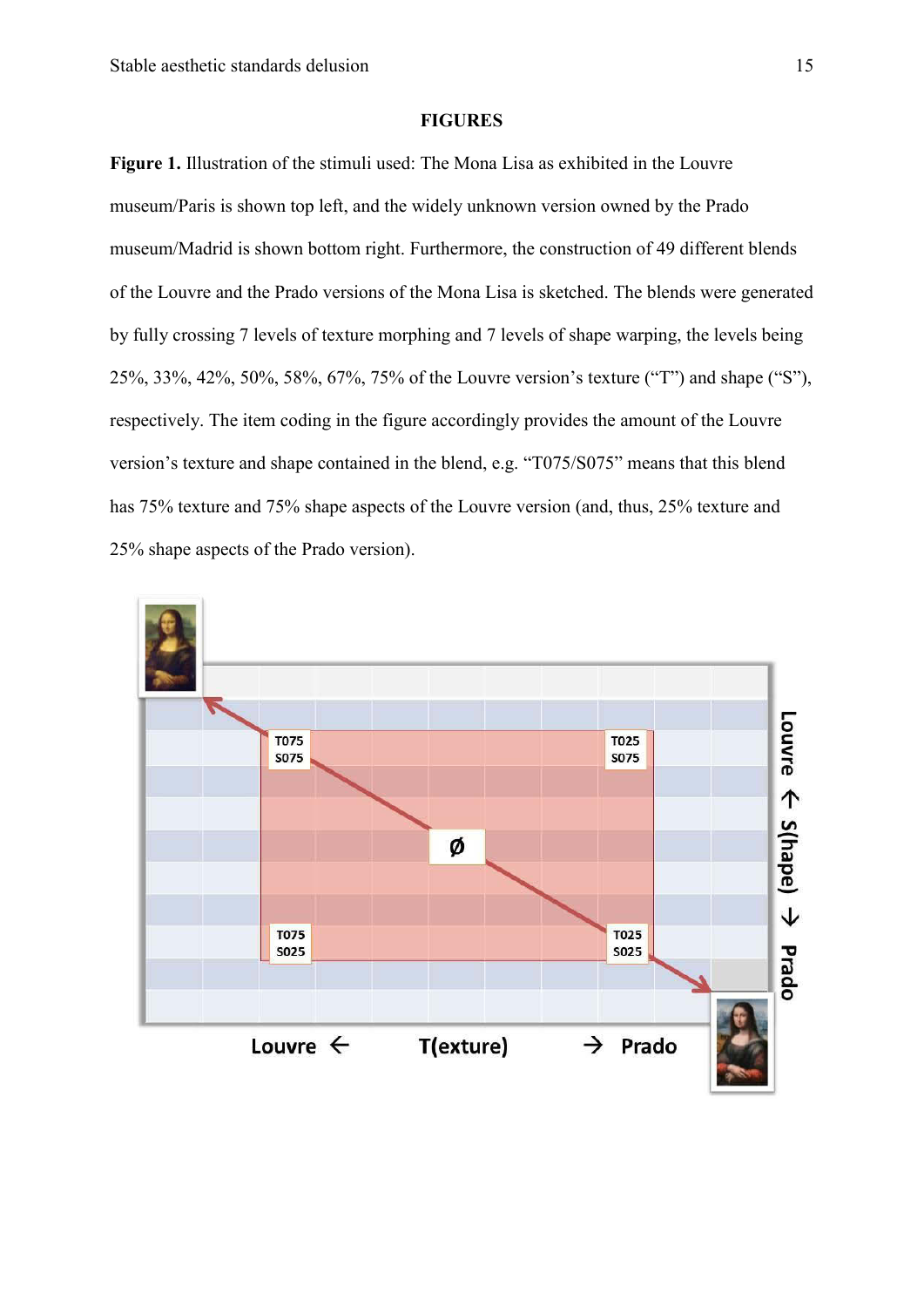**Figure 2.** Procedure and time course applied in Experiments 1 and 2 illustrated by the example of Experiment 1 with the condition *Prado-initial*, where participants were exposed to the Prado version of the Mona Lisa at the beginning of the study.